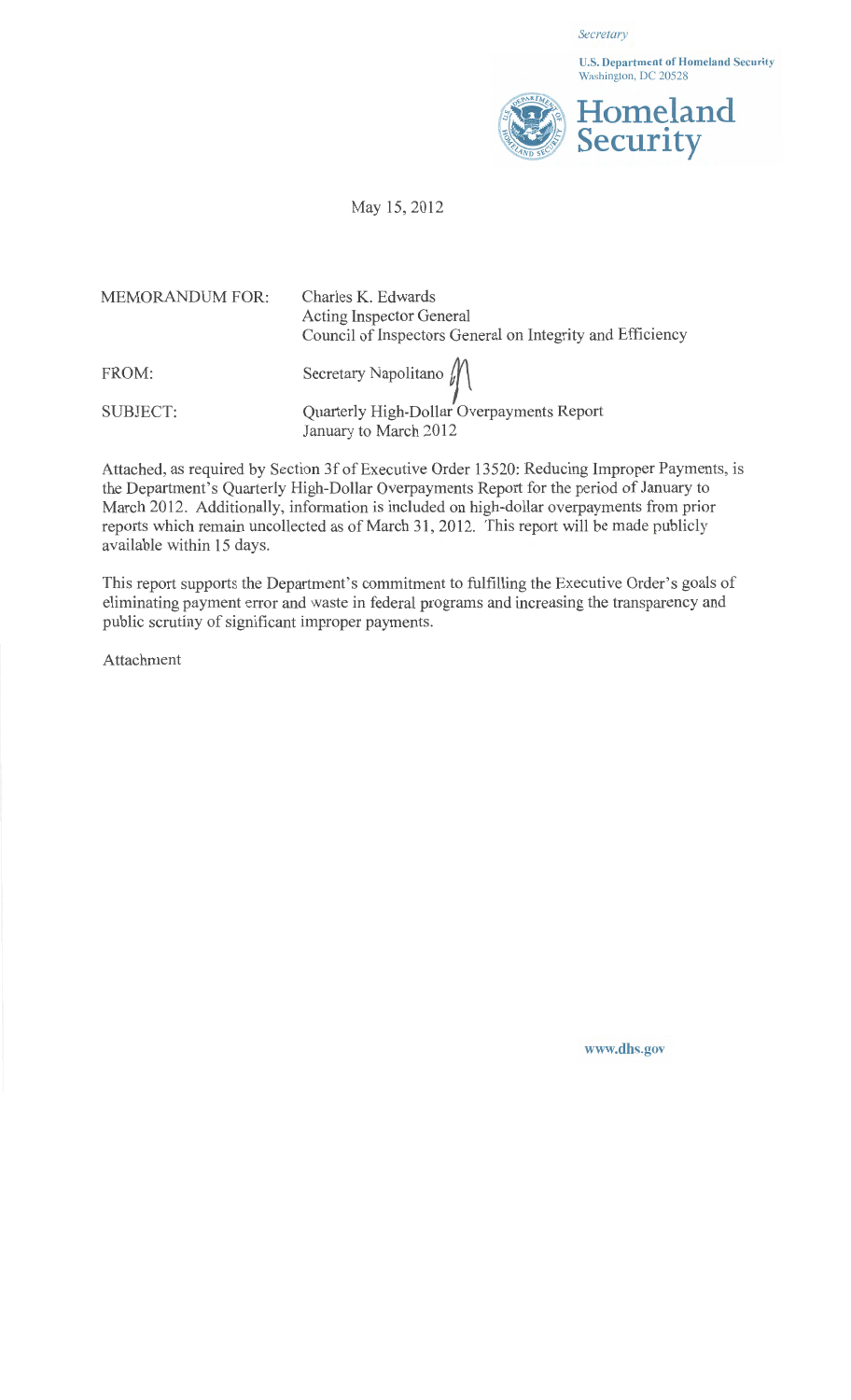# **High-Dollar Overpayments Report**

# **for the Quarter Ending March 31, 2012**

| Component    | <b>Recipient Type (Entity)</b><br>or Individual) | <b>City and State</b>    | Program(s)<br>Responsible                                                           | <b>Collection Actions</b><br><b>Taken or Planned</b>                            | Why the Overpayment Occurred<br>And Actions to Prevent Reoccurrence                                                                                                                                                                                                                                                                                                                                                                                                                                                                                                                                                        | <b>Payment Date</b> | <b>High \$ Overpayment</b><br><b>Date Identified</b> | <b>Amount Paid</b> | <b>Correct Amount</b> | <b>Overpayment Amount</b> | <b>Recovered Amount</b> | <b>Outstanding Balance</b> |
|--------------|--------------------------------------------------|--------------------------|-------------------------------------------------------------------------------------|---------------------------------------------------------------------------------|----------------------------------------------------------------------------------------------------------------------------------------------------------------------------------------------------------------------------------------------------------------------------------------------------------------------------------------------------------------------------------------------------------------------------------------------------------------------------------------------------------------------------------------------------------------------------------------------------------------------------|---------------------|------------------------------------------------------|--------------------|-----------------------|---------------------------|-------------------------|----------------------------|
| <b>FLETC</b> | <b>ENTITY</b>                                    | Artesia, NM              | <b>Finance Division</b>                                                             | Vendor returned<br>overpayment.                                                 | The vendor used the same invoice number for<br>numerous accounts. The invoice coding for this<br>vendor now includes the account number as well as<br>invoice number to prevent reoccurrences. The<br>Standard Operating Procedure was updated to<br>document this change.                                                                                                                                                                                                                                                                                                                                                 | January 11, 2012    | January 19, 2012                                     | \$168,588.92       | \$84,294.46           | \$84,294.46               | \$84,294.46             | \$0.00                     |
| <b>FO</b>    | <b>ENTITY</b>                                    | Vienna, VA               | ICE Dallas Finance<br>Center                                                        | Vendor returned<br>overpayment.                                                 | The payment was setup under a similarly named but<br>incorrect vendor. The payment technician did not<br>notice the difference in vendor names between the<br>invoice, contract, and obligation. Prior to processing<br>payments, the payment technician shall ensure invoice,<br>contract, and Central Contractor Registration<br>information match.                                                                                                                                                                                                                                                                      | January 11, 2012    | January 23, 2012                                     | \$31,870.80        | \$0.00                | \$31,870.80               | \$31,870.80             | \$0.00                     |
| FO.          | <b>ENTITY</b>                                    | McLean, VA               | Office of the Chief<br>Financial Officer and<br><b>ICE Dallas Finance</b><br>Center | Vendor returned<br>overpayment.                                                 | Charges on an invoice were split between two<br>agencies. Instead of paying the adjusted amount for<br>DHS only notated on the adjustment form, the original<br>amount for both agencies was paid. FO staff will<br>thoroughly review all documentation prior to payment.<br>The Dallas Finance Center will retrain the Intake<br>Technicians, Payment Technicians, and Certifiers on<br>properly reviewing adjustment forms. Additionally, FO<br>will ensure each receiving ticket entered into the<br>Federal Financial Management System undergoes<br>review by a second analyst to confirm accuracy of<br>information. | December 14, 2011   | February 27, 2012                                    | \$83,030.94        | \$47,033.27           | \$35,997.67               | \$35,997.67             | \$0.00                     |
| <b>TSA</b>   | <b>ENTITY</b>                                    | West Palm Beach,<br>FL.  | USCG Finance Center - Vendor returned<br><b>Commercial Payables</b><br>Division     | overpayment.                                                                    | The Purchase Order inputted into the financial system<br>contained the wrong Data Universal Numbering<br>System/Taxpayer Identification Number. This error<br>caused the transmission of the payment to the wrong<br>vendor. A system request has been submitted to<br>correct the Data Universal Numbering System number<br>associated with the Purchase Order number. Until this<br>system correction is completed, a Payables Supervisor<br>will review all invoices received from this vendor to<br>ensure the correct vendor is paid.                                                                                 | January 26, 2012    | February 29, 2012                                    | \$38,322.58        | \$0.00                | \$38,322.58               | \$38,322.58             | \$0.00                     |
| <b>USCG</b>  | <b>INDIVIDUAL</b>                                | Miami. FL                | CG-84. Office of<br>Financial Policy and<br>Systems                                 | member and copy to<br>Servicing Personnel Office.<br>Payroll deduction started. | Notice of overpayment sent to Member had a permanent change of duty station and<br>transactions were not reported timely and accurately.<br>Servicing Personnel Offices staff will undergo<br>additional training focusing on timely and accurate<br>submission of documents.                                                                                                                                                                                                                                                                                                                                              | December 15, 2011   | January 3, 2012                                      | \$5,124.83         | \$0.00                | \$5,124.83                | \$241.76                | \$4,883,07                 |
| <b>USCG</b>  | <b>INDIVIDUAL</b>                                | Royal Palm Beach,<br>FL. | CG-84, Office of<br>Financial Policy and<br>Systems                                 | Contacted recipient,<br>overpayment collected.                                  | Retroactive processing of service member's Veterans<br>Affairs entitlements resulted in a duplicate payment. A<br>new internal control report was implemented to identify<br>these payments.                                                                                                                                                                                                                                                                                                                                                                                                                               | November 1, 2011    | January 3, 2012                                      | \$7,827.52         | \$0.00                | \$7,827.52                | \$7,827.52              | \$0.00                     |
| <b>USCG</b>  | <b>ENTITY</b>                                    | McLean, VA               | CG-84, Office of<br>Financial Policy and<br>Systems                                 | Vendor returned<br>overpayment.                                                 | The technician and authorized certifying officer<br>inadvertently processed the same invoice twice. The<br>Finance Center implemented an invoice verification<br>process and checklist to streamline and improve the<br>accuracy of invoice reviews.                                                                                                                                                                                                                                                                                                                                                                       | July 24, 2007       | January 13, 2012                                     | \$69,688.77        | \$34,822.14           | \$34.866.63               | \$34,866.63             | \$0.00                     |
| <b>USCG</b>  | <b>INDIVIDUAL</b>                                | Tonganoxie, KS           | CG-84, Office of<br>Financial Policy and<br>Systems                                 | Contacted employee,<br>overpayment collected.                                   | Retroactive processing of service member's Veteran<br>Affairs entitlements resulted in a duplicate payment. A<br>new internal control was implemented to identify these<br>payments.                                                                                                                                                                                                                                                                                                                                                                                                                                       | November 1, 2011    | January 3, 2012                                      | \$6,930.08         | \$0.00                | \$6,930.08                | \$6,930.08              | \$0.00                     |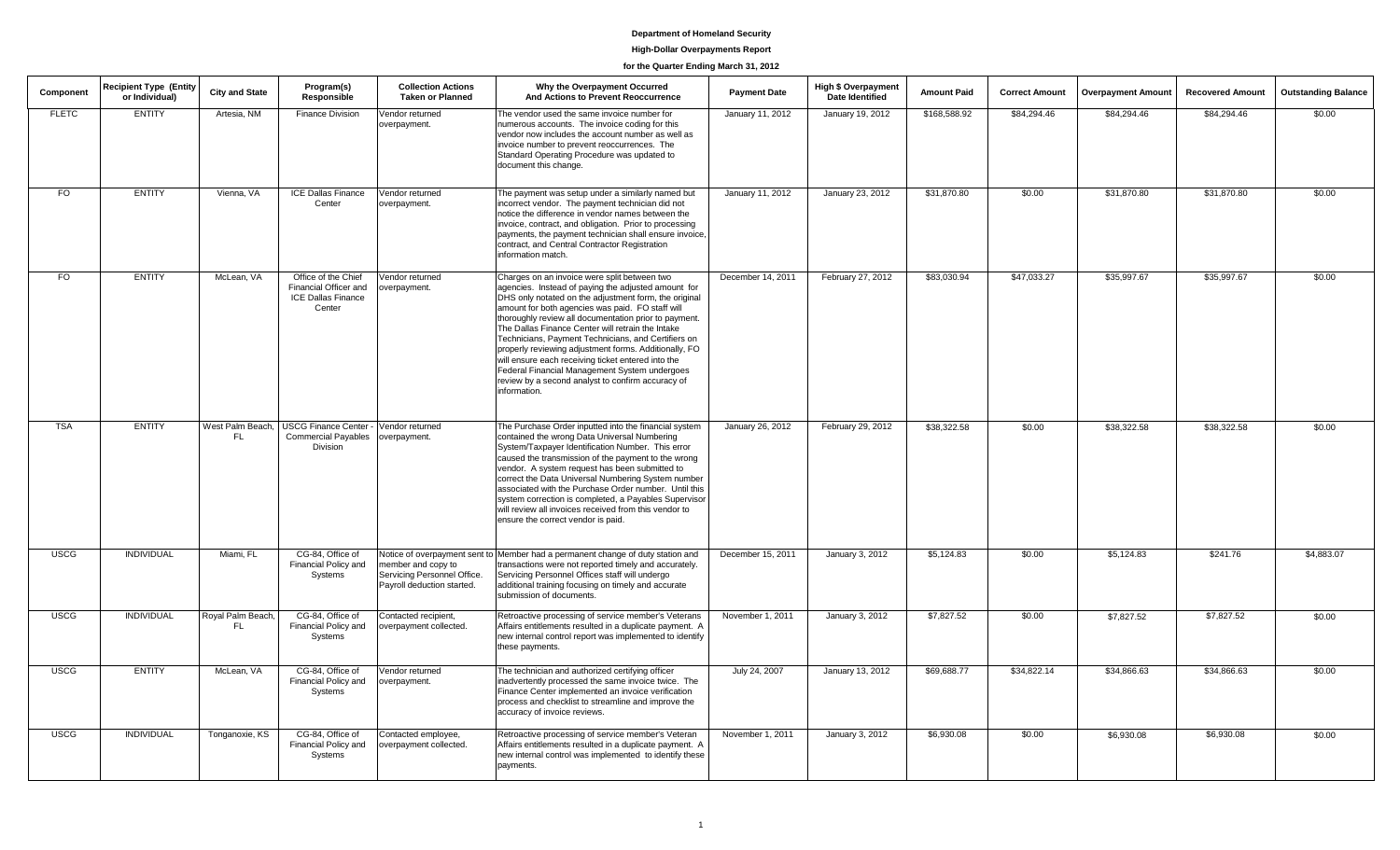# **High-Dollar Overpayments Report**

# **for the Quarter Ending March 31, 2012**

| Component   | <b>Recipient Type (Entity)</b><br>or Individual) | <b>City and State</b> | Program(s)<br>Responsible                           | <b>Collection Actions</b><br><b>Taken or Planned</b> | Why the Overpayment Occurred<br>And Actions to Prevent Reoccurrence                                                                                                                                                                                                                                                                                                                                                                                                                                          | <b>Payment Date</b> | <b>High \$ Overpayment</b><br>Date Identified | <b>Amount Paid</b> | <b>Correct Amount</b> | <b>Overpayment Amount</b> | <b>Recovered Amount</b> | <b>Outstanding Balance</b> |
|-------------|--------------------------------------------------|-----------------------|-----------------------------------------------------|------------------------------------------------------|--------------------------------------------------------------------------------------------------------------------------------------------------------------------------------------------------------------------------------------------------------------------------------------------------------------------------------------------------------------------------------------------------------------------------------------------------------------------------------------------------------------|---------------------|-----------------------------------------------|--------------------|-----------------------|---------------------------|-------------------------|----------------------------|
| <b>USCG</b> | <b>ENTITY</b>                                    | Martinsburg, WV       | CG-84, Office of<br>Financial Policy and<br>Systems | Vendor returned<br>overpayment.                      | The vendor submitted two invoices for the same goods<br>and services. The technician and authorized certifying<br>officer did not recognize the invoice as a duplicate,<br>since both invoices had a different invoice number and<br>date. The Finance Center has implemented an invoice<br>verification process and checklist to streamline and<br>improve the accuracy of invoice reviews.                                                                                                                 | January 25, 2012    | February 10, 2012                             | \$162,050.62       | \$81,025.31           | \$81,025.31               | \$81,025.31             | \$0.00                     |
| <b>USCG</b> | <b>INDIVIDUAL</b>                                | Washington, DC        | CG-84, Office of<br>Financial Policy and<br>Systems | member and copy to<br>Servicing Personnel Office.    | Notice of overpayment sent to Reserve member continued to receive pay and<br>allowances after his orders were terminated. Servicing<br>Personnel Offices staff will undergo additional training<br>focusing on timely and accurate submission of<br>documents.                                                                                                                                                                                                                                               | December 30, 2011   | February 23, 2012                             | \$9,280.24         | \$0.00                | \$9,280.24                | \$0.00                  | \$9,280.24                 |
| <b>USCG</b> | <b>INDIVIDUAL</b>                                | Washington, DC        | CG-84, Office of<br>Financial Policy and<br>Systems | member and copy to<br>Servicing Personnel Office.    | Notice of overpayment sent to Service member's spouse received Basic Allowance<br>for Housing while living in government quarters. All the<br>USCG members will be counseled to notify their<br>Servicing Personnel Office of any change in housing<br>status and to review their Leave and Earnings<br>Statements monthly.                                                                                                                                                                                  | December 30, 2011   | February 27, 2012                             | \$20,197.18        | \$0.00                | \$20,197.18               | \$0.00                  | \$20,197.18                |
| <b>USCG</b> | <b>INDIVIDUAL</b>                                | New Orleans, LA       | CG-84, Office of<br>Financial Policy and<br>Systems | for collection.                                      | Notice of overpayment sent to Member's salary payment was returned by Treasury<br>member and to finance center due to bank account closure. The payment failure was<br>noticed independently by two branches of the USCG<br>who did not coordinate with each other. The USCG<br>will improve internal communication processes to<br>provide clear and concise information to key<br>stakeholders responsible for ensuring overpayments<br>do not take place.                                                 | December 27, 2011   | January 24, 2012                              | \$6,990.34         | \$0.00                | \$6,990.34                | \$0.00                  | \$6,990.34                 |
| <b>USCG</b> | <b>INDIVIDUAL</b>                                | Camden, SC            | CG-84, Office of<br>Financial Policy and<br>Systems | Contacted recipient,<br>overpayment collected.       | Received report of retiree's death after payment made.<br>The USCG performs monthly and quarterly checks<br>using data from the Department of Defense, the Social<br>Security Administration, and the Veteran's<br>Administration to prevent issuance of retiree benefits to<br>deceased members. Additionally, families and estates<br>are required to immediately notify the USCG of a<br>retiree's death. Late notification of death by the family<br>is not uncommon due to the stress of the situation. | February 1, 2012    | February 2, 2012                              | \$5,259.42         | \$0.00                | \$5,259.42                | \$5,259.42              | \$0.00                     |
| <b>USCG</b> | <b>INDIVIDUAL</b>                                | Jacksonville, FL      | CG-84, Office of<br>Financial Policy and<br>Systems | Payment returned from the<br>United States Treasury. | Received report of retiree's death after payment made.<br>The USCG performs monthly and quarterly checks<br>using data from the Department of Defense, the Social<br>Security Administration, and the Veteran's<br>Administration to prevent issuance of retiree benefits to<br>deceased members. Additionally, families and estates<br>are required to immediately notify the USCG of a<br>retiree's death. Late notification of death by the family<br>is not uncommon due to the stress of the situation. | February 1, 2012    | February 2, 2012                              | \$5,472.40         | \$0.00                | \$5,472.40                | \$5,472.40              | \$0.00                     |
| <b>USCG</b> | <b>INDIVIDUAL</b>                                | Juneau, AK            | CG-84, Office of<br>Financial Policy and<br>Systems | member and copy to<br>Servicing Personnel Office.    | Notice of overpayment sent to Member was assigned to government quarters and<br>was no longer entitled to basic allowance for housing.<br>Documents to process the housing change were not<br>received timely. Training will be given to Servicing<br>Personnel Offices regarding timely and accurate<br>submission of documents.                                                                                                                                                                            | February 1, 2012    | March 1, 2012                                 | \$19,996.20        | \$0.00                | \$19,996.20               | \$0.00                  | \$19,996.20                |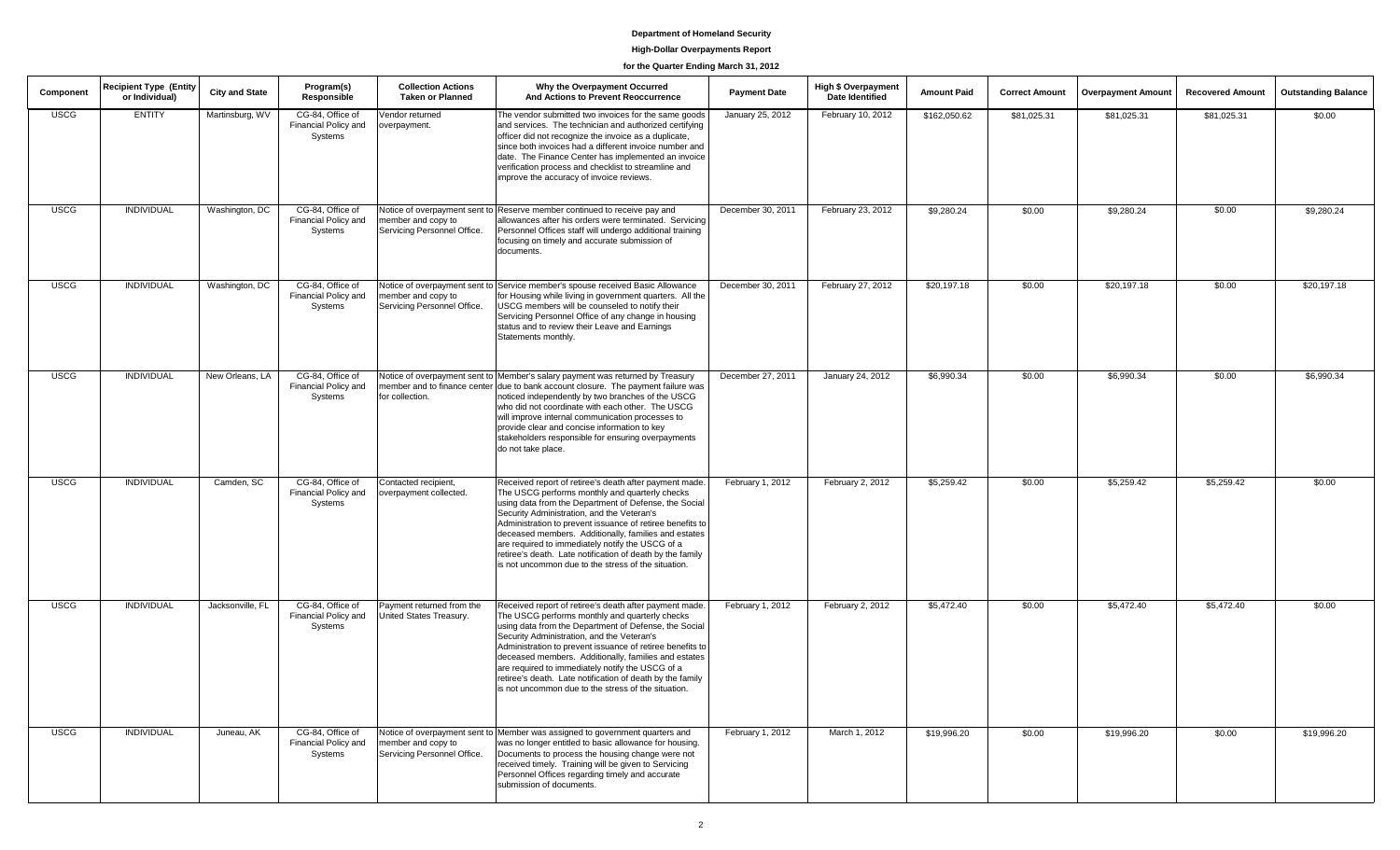# **High-Dollar Overpayments Report**

# **for the Quarter Ending March 31, 2012**

| Component    | <b>Recipient Type (Entity)</b><br>or Individual) | <b>City and State</b> | Program(s)<br>Responsible                           | <b>Collection Actions</b><br><b>Taken or Planned</b> | Why the Overpayment Occurred<br>And Actions to Prevent Reoccurrence                                                                                                                                                                                                                                                                                                                                                                                                                                          | <b>Payment Date</b> | <b>High \$ Overpayment</b><br>Date Identified | <b>Amount Paid</b> | <b>Correct Amount</b> | <b>Overpayment Amount</b> | <b>Recovered Amount</b> | <b>Outstanding Balance</b> |
|--------------|--------------------------------------------------|-----------------------|-----------------------------------------------------|------------------------------------------------------|--------------------------------------------------------------------------------------------------------------------------------------------------------------------------------------------------------------------------------------------------------------------------------------------------------------------------------------------------------------------------------------------------------------------------------------------------------------------------------------------------------------|---------------------|-----------------------------------------------|--------------------|-----------------------|---------------------------|-------------------------|----------------------------|
| <b>USCG</b>  | <b>INDIVIDUAL</b>                                | Swarthmore, PA        | CG-84, Office of<br>Financial Policy and<br>Systems | Payment returned from the<br>United States Treasury. | Received report of retiree's death after payment made.<br>The USCG performs monthly and quarterly checks<br>using data from the Department of Defense, the Social<br>Security Administration, and the Veteran's<br>Administration to prevent issuance of retiree benefits to<br>deceased members. Additionally, families and estates<br>are required to immediately notify the USCG of a<br>retiree's death. Late notification of death by the family<br>is not uncommon due to the stress of the situation. | March 1, 2012       | March 7, 2012                                 | \$6,001.08         | \$0.00                | \$6,001.08                | \$6,001.08              | \$0.00                     |
| <b>USCIS</b> | <b>ENTITY</b>                                    | Alexandria, VA        | <b>ICE Dallas Finance</b><br>Center                 | Vendor returned<br>overpayment.                      | This payment involved two vendors under a Contractor<br>Teaming Agreement. The ICE Dallas Finance Center<br>certified and paid the vendor on the obligation rather<br>than the vendor on the invoice. The ICE Dallas<br>Finance Center will review, in detail, the information on<br>each invoice to identify the correct payee. Additional<br>training will be provided to Payment Technicians and<br>Certifiers.                                                                                           | January 10, 2012    | February 17, 2012                             | \$53,196.00        | \$0.00                | \$53,196.00               | \$53,196.00             | \$0.00                     |
|              |                                                  |                       |                                                     |                                                      |                                                                                                                                                                                                                                                                                                                                                                                                                                                                                                              |                     | Totals                                        | \$699,827.92       | \$247,175.18          | \$452,652.74              | \$391,305.71            | \$61,347.03                |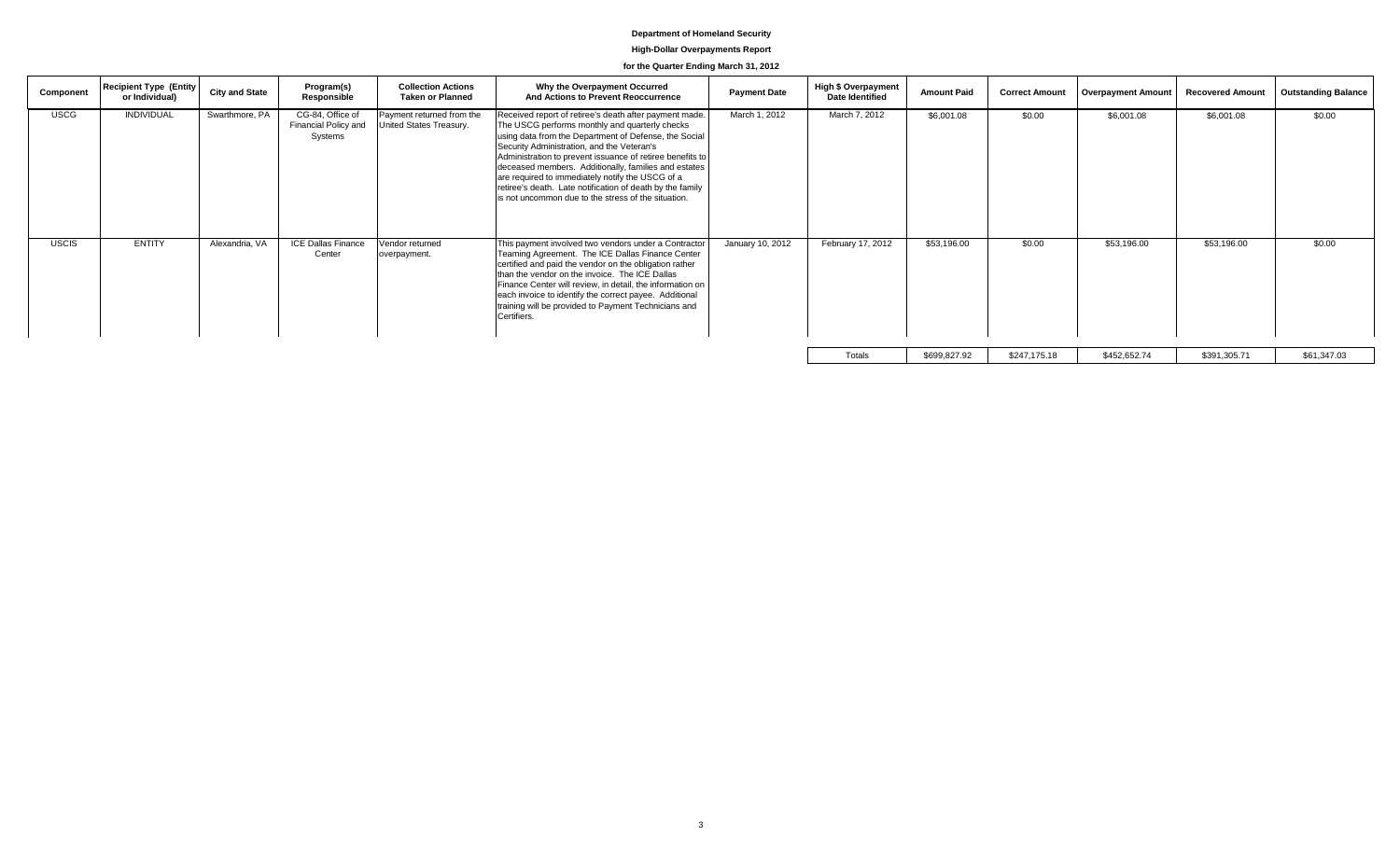# **Current Status of Outstanding High-Dollar Overpayments Reported on the Previous Secretary's High-Dollar Overpayments Report**

# **for the Quarter Ending March 31, 2012**

**Debts Under Collection by DHS**

| Component   | <b>Recipient Type</b> | <b>City and State</b> | Program(s)<br>Responsible           | Recovery Action Taken or Planned                                                                                                                                                                                                                                                                                               | <b>Payment Date</b> | <b>High \$ Overpayment</b><br><b>Date Identified</b> | <b>Amount Paid</b> | <b>Correct Amount</b> | <b>Overpayment Amount</b> | <b>Recovered Amount</b> | <b>Outstanding Balance</b> | <b>Days Outstanding</b> |
|-------------|-----------------------|-----------------------|-------------------------------------|--------------------------------------------------------------------------------------------------------------------------------------------------------------------------------------------------------------------------------------------------------------------------------------------------------------------------------|---------------------|------------------------------------------------------|--------------------|-----------------------|---------------------------|-------------------------|----------------------------|-------------------------|
| <b>FEMA</b> | <b>ENTITY</b>         | Duval County, FL      | Emergency Food &<br>Shelter Program | The Office of the Chief Financial Officer and<br>Emergency Food and Shelter Program staff are<br>researching the legality of collections process for<br>Emergency Food and Shelter Program. Awaiting legal<br>opinion from the Federal Emergency Management<br>Agency's Office of General Council on the collections<br>issue. | May 18, 2009        | November 15, 2011                                    | \$27,830.00        | \$15,782.74           | \$12,047.26               | \$0.00                  | \$12,047.26                | 137                     |
| <b>FEMA</b> | <b>ENTITY</b>         | Richland County, OH   | Emergency Food &<br>Shelter Program | The Office of the Chief Financial Officer and<br>Emergency Food and Shelter Program staff are<br>researching the legality of collections process for<br>Emergency Food and Shelter Program. Awaiting legal<br>opinion from the Federal Emergency Management<br>Agency's Office of General Council on the collections<br>issue. | November 23, 2009   | November 15, 2011                                    | \$26,837.50        | \$11,137.50           | \$15,700.00               | \$0.00                  | \$15,700.00                | 137                     |
| <b>FEMA</b> | <b>ENTITY</b>         | Yuma County, AZ       | Emergency Food &<br>Shelter Program | The Office of the Chief Financial Officer and<br>Emergency Food and Shelter Program staff are<br>researching the legality of collections process for<br>Emergency Food and Shelter Program. Awaiting legal<br>opinion from the Federal Emergency Management<br>Agency's Office of General Council on the collections<br>issue. | October 7, 2009     | November 15, 2011                                    | \$60,000.00        | \$36,000.00           | \$24,000.00               | \$0.00                  | \$24,000.00                | 137                     |
| <b>FEMA</b> | <b>ENTITY</b>         | Randolph County, IL   | Emergency Food &<br>Shelter Program | The Office of the Chief Financial Officer and<br>Emergency Food and Shelter Program staff are<br>researching the legality of collections process for<br>Emergency Food and Shelter Program. Awaiting legal<br>opinion from the Federal Emergency Management<br>Agency's Office of General Council on the collections<br>issue. | December 1, 2009    | November 15, 2011                                    | \$25,364.00        | \$0.00                | \$25,364.00               | \$0.00                  | \$25,364.00                | 137                     |
| <b>FEMA</b> | <b>ENTITY</b>         | Sedgwick, County, KS  | Emergency Food &<br>Shelter Program | The Office of the Chief Financial Officer and<br>Emergency Food and Shelter Program staff are<br>researching the legality of collections process for<br>Emergency Food and Shelter Program. Awaiting legal<br>opinion from the Federal Emergency Management<br>Agency's Office of General Council on the collections<br>issue. | May 7, 2010         | November 15, 2011                                    | \$59,952.00        | \$31,246.12           | \$28,705.88               | \$0.00                  | \$28,705.88                | 137                     |
| <b>FEMA</b> | <b>ENTITY</b>         | Tuscaloosa County, AL | Emergency Food &<br>Shelter Program | The Office of the Chief Financial Officer and<br>Emergency Food and Shelter Program staff are<br>researching the legality of collections process for<br>Emergency Food and Shelter Program. Awaiting legal<br>opinion from the Federal Emergency Management<br>Agency's Office of General Council on the collections<br>issue. | September 10, 2010  | November 15, 2011                                    | \$40,993.00        | \$0.00                | \$40,993.00               | \$0.00                  | \$40,993.00                | 137                     |
| <b>FEMA</b> | <b>ENTITY</b>         | Puerto Rico           | Emergency Food &<br>Shelter Program | The Office of the Chief Financial Officer and<br>Emergency Food and Shelter Program staff are<br>researching the legality of collections process for<br>Emergency Food and Shelter Program. Awaiting legal<br>opinion from the Federal Emergency Management<br>Agency's Office of General Council on the collections<br>issue. | April 27, 2010      | November 15, 2011                                    | \$98,758.00        | \$48,033.11           | \$50,724.89               | \$0.00                  | \$50,724.89                | 137                     |
| <b>FEMA</b> | <b>ENTITY</b>         | Utah County, UT       | Emergency Food &<br>Shelter Program | The Office of the Chief Financial Officer and<br>Emergency Food and Shelter Program staff are<br>researching the legality of collections process for<br>Emergency Food and Shelter Program. Awaiting legal<br>opinion from the Federal Emergency Management<br>Agency's Office of General Council on the collections<br>issue. | April 27, 2010      | November 15, 2011                                    | \$82,000.00        | \$30,000.00           | \$52,000.00               | \$0.00                  | \$52,000.00                | 137                     |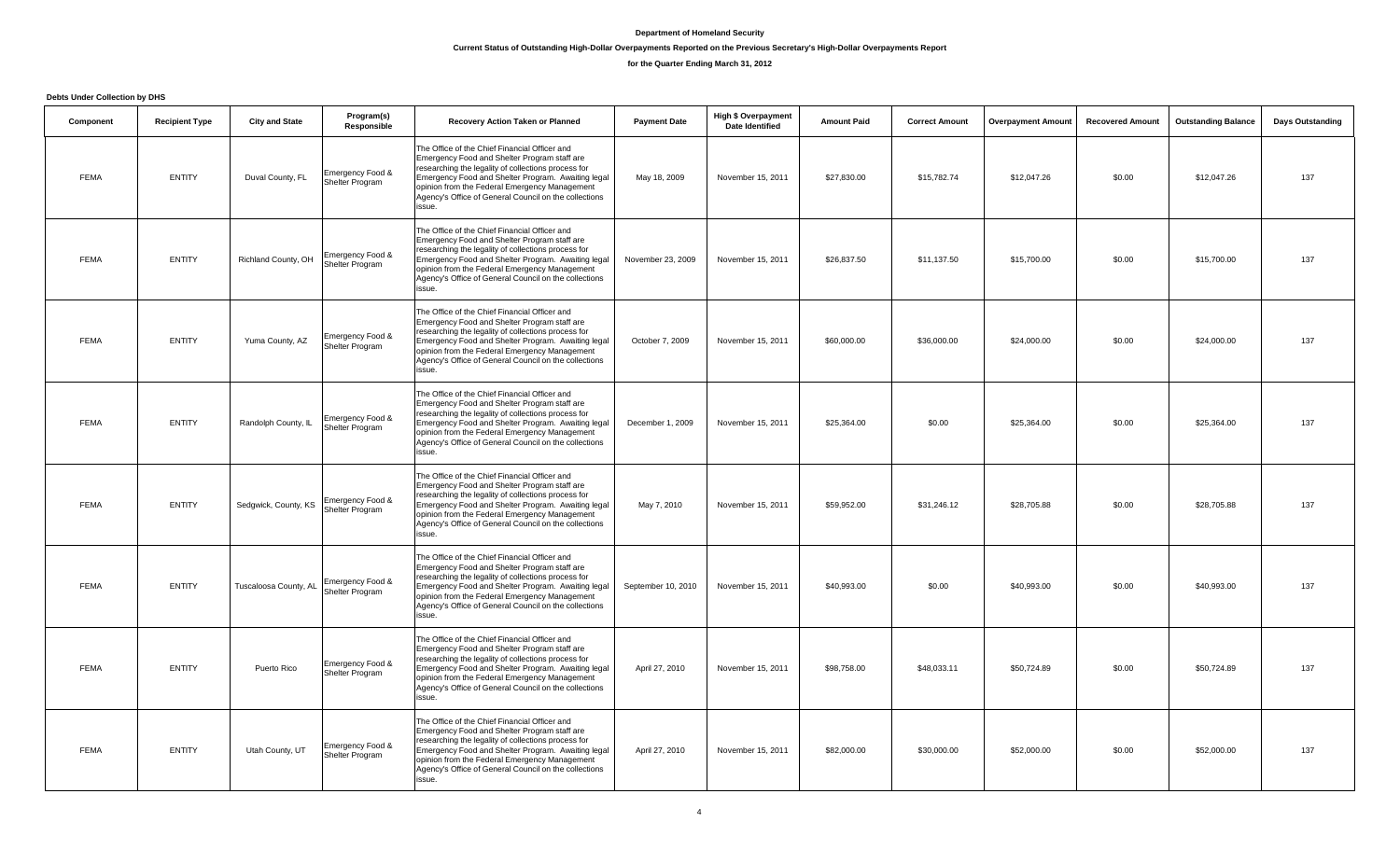#### **Current Status of Outstanding High-Dollar Overpayments Reported on the Previous Secretary's High-Dollar Overpayments Report**

# **for the Quarter Ending March 31, 2012**

**Debts Under Collection by DHS**

| Component   | <b>Recipient Type</b> | <b>City and State</b>                  | Program(s)<br>Responsible                          | Recovery Action Taken or Planned                                                                                                                                                                                                                                                                                               | <b>Payment Date</b> | <b>High \$ Overpayment</b><br><b>Date Identified</b> | <b>Amount Paid</b> | <b>Correct Amount</b> | <b>Overpayment Amount</b> | <b>Recovered Amount</b> | <b>Outstanding Balance</b> | <b>Days Outstanding</b> |
|-------------|-----------------------|----------------------------------------|----------------------------------------------------|--------------------------------------------------------------------------------------------------------------------------------------------------------------------------------------------------------------------------------------------------------------------------------------------------------------------------------|---------------------|------------------------------------------------------|--------------------|-----------------------|---------------------------|-------------------------|----------------------------|-------------------------|
| <b>FEMA</b> | <b>ENTITY</b>         | Talladega County, AL                   | Emergency Food &<br>Shelter Program                | The Office of the Chief Financial Officer and<br>Emergency Food and Shelter Program staff are<br>researching the legality of collections process for<br>Emergency Food and Shelter Program. Awaiting legal<br>opinion from the Federal Emergency Management<br>Agency's Office of General Council on the collections<br>issue. | October 28, 2009    | November 15, 2011                                    | \$52,549.00        | \$0.00                | \$52,549.00               | \$0.00                  | \$52,549.00                | 137                     |
| <b>FEMA</b> | <b>ENTITY</b>         | Bergen County, NJ                      | Emergency Food &<br>Shelter Program                | The Office of the Chief Financial Officer and<br>Emergency Food and Shelter Program staff are<br>researching the legality of collections process for<br>Emergency Food and Shelter Program. Awaiting legal<br>opinion from the Federal Emergency Management<br>Agency's Office of General Council on the collections<br>issue. | October 7, 2009     | November 15, 2011                                    | \$178,890.00       | \$118,489.40          | \$60,400.60               | \$0.00                  | \$60,400.60                | 137                     |
| <b>FEMA</b> | <b>ENTITY</b>         | Carson City, NV                        | <b>Homeland Security</b><br>Grant Program          | DHS senior management to elevated this issue to<br>FEMA senior management to ensure timely resolution.<br>State is currently appealing improper payment.                                                                                                                                                                       | September 30, 2009  | August 5, 2010                                       | \$27,609.10        | \$0.00                | \$27,609.10               | \$0.00                  | \$27,609.10                | 604                     |
| <b>FEMA</b> | <b>ENTITY</b>         | Washington, DC                         | <b>Homeland Security</b><br>Grant Program          | Collection request sent to the Federal Emergency<br>Management Agency's Finance Center. A collection<br>notice was sent in February 2012.                                                                                                                                                                                      | August 19, 2009     | July 28, 2010                                        | \$3,133,009.25     | \$2,489,893.60        | \$643,115.65              | \$0.00                  | \$643,115.65               | 612                     |
| <b>FEMA</b> | <b>ENTITY</b>         | Albany, NY                             | <b>Homeland Security</b><br>Grants Program         | Collection request sent to the Federal Emergency<br>Management Agency's Finance Center. A collection<br>notice was sent in February 2012.                                                                                                                                                                                      | November 23, 2009   | November 15, 2011                                    | \$48,474.76        | \$0.00                | \$48,474.76               | \$0.00                  | \$48,474.76                | 137                     |
| <b>FEMA</b> | <b>ENTITY</b>         | U.S. Virgin Islands                    | Port Security Grant<br>Program                     | Program Office reached out to grantee to receive more<br>supporting documentation. Grantee had 30 days to<br>send support. A collection notice was sent on January<br>31, 2012.                                                                                                                                                | September 13, 2010  | November 15, 2011                                    | \$53,000.00        | \$0.00                | \$53,000.00               | \$0.00                  | \$53,000.00                | 137                     |
| <b>FEMA</b> | <b>ENTITY</b>         | Bloomington, IN                        | Federal Insurance and<br>Mitigation Administration | Federal Insurance and Mitigation Administration staff<br>contacted recipient to collect funds in January 2012.                                                                                                                                                                                                                 | July 29, 2010       | November 15, 2011                                    | \$20,000.00        | \$0.00                | \$20,000.00               | \$0.00                  | \$20,000.00                | 137                     |
| <b>FEMA</b> | <b>ENTITY</b>         | Bloomington, IN                        | Federal Insurance and<br>Mitigation Administration | Federal Insurance and Mitigation Administration staff<br>contacted recipient to collect funds in January 2012.                                                                                                                                                                                                                 | November 18, 2009   | November 15, 2011                                    | \$30,000.00        | \$0.00                | \$30,000.00               | \$0.00                  | \$30,000.00                | 137                     |
| <b>FEMA</b> | <b>ENTITY</b>         | Borough of Dover, PA Public Assistance |                                                    | Collection request sent to the Federal Emergency<br>Management Agency's Finance Center. A collection<br>notice was sent in January 2012.                                                                                                                                                                                       | July 26, 2010       | November 15, 2011                                    | \$47,452.04        | \$0.00                | \$47,452.04               | \$0.00                  | \$47,452.04                | 137                     |
| <b>FEMA</b> | <b>ENTITY</b>         | Silver Creek, NY                       | <b>Public Assistance</b>                           | Collection request sent to the Federal Emergency<br>Management Agency's Finance Center. A collection<br>notice was sent in January 2012.                                                                                                                                                                                       | March 17, 2010      | November 15, 2011                                    | \$75,440.99        | \$0.00                | \$75,440.99               | \$0.00                  | \$75,440.99                | 137                     |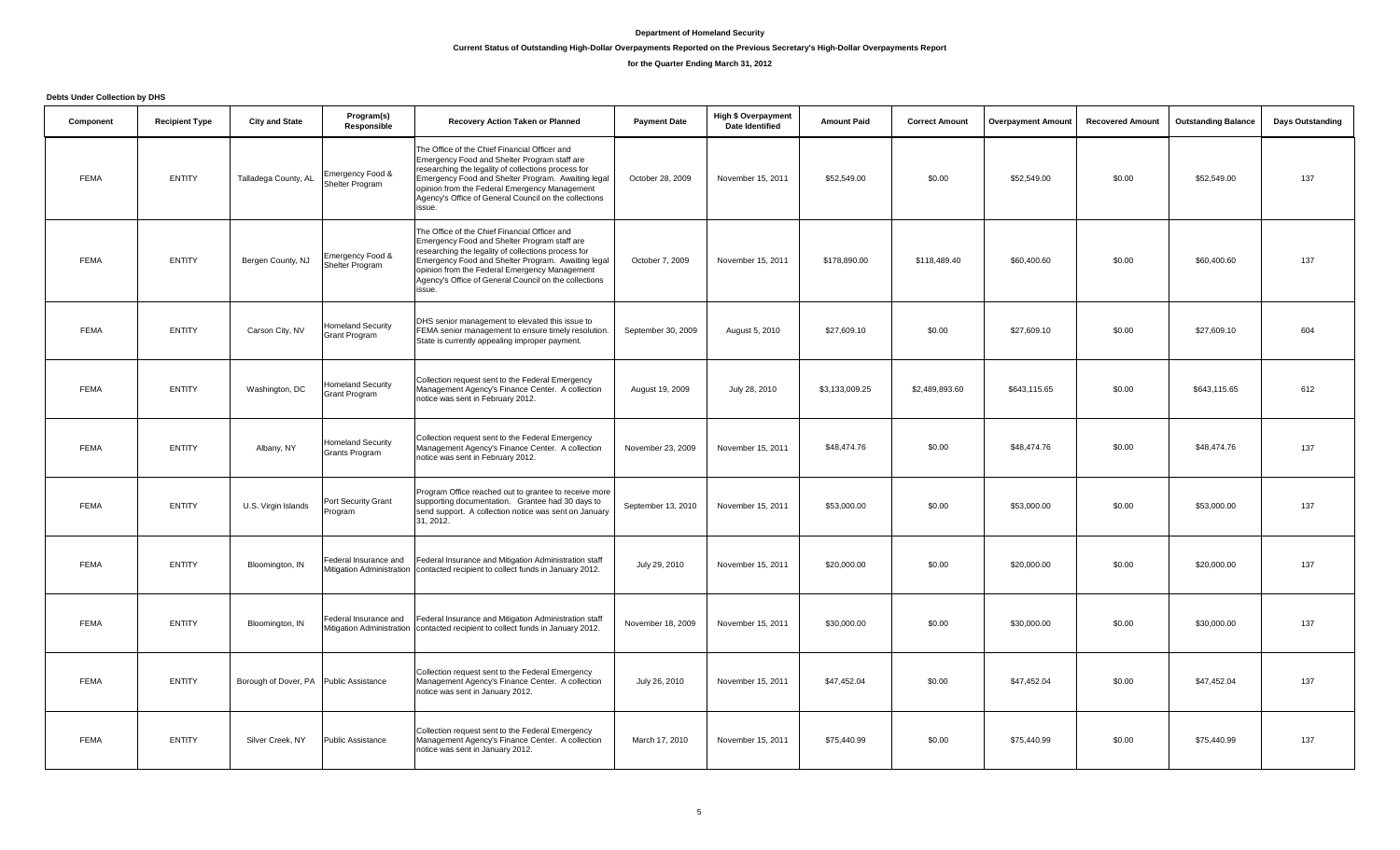#### **Current Status of Outstanding High-Dollar Overpayments Reported on the Previous Secretary's High-Dollar Overpayments Report**

# **for the Quarter Ending March 31, 2012**

**Debts Under Collection by DHS**

| Component   | <b>Recipient Type</b> | <b>City and State</b> | Program(s)<br>Responsible                           | Recovery Action Taken or Planned                                                                                                                | <b>Payment Date</b> | <b>High \$ Overpayment</b><br><b>Date Identified</b> | <b>Amount Paid</b> | <b>Correct Amount</b> | <b>Overpayment Amount</b> | <b>Recovered Amount</b> | <b>Outstanding Balance</b> | Days Outstanding |
|-------------|-----------------------|-----------------------|-----------------------------------------------------|-------------------------------------------------------------------------------------------------------------------------------------------------|---------------------|------------------------------------------------------|--------------------|-----------------------|---------------------------|-------------------------|----------------------------|------------------|
| <b>USCG</b> | <b>INDIVIDUAL</b>     | Alameda, CA           | CG-84, Office of<br>Financial Policy and<br>Systems | Notice of Overpayment sent to member and copy to<br>Servicing Personnel Office. USCG has initiated payroll<br>deductions to recoup overpayment. | September 30, 2011  | October 31, 2011                                     | \$5,603.55         | \$0.00                | \$5,603.55                | \$1,837.03              | \$3,766.52                 | 152              |
| <b>USCG</b> | <b>INDIVIDUAL</b>     | New York, NY          | CG-84, Office of<br>Financial Policy and<br>Systems | Notice of Overpayment sent to member and copy to<br>Servicing Personnel Office. USCG has initiated payroll<br>deductions to recoup overpayment. | August 31, 2011     | October 31, 2011                                     | \$5,994.00         | \$0.00                | \$5,994.00                | \$164.14                | \$5,829.86                 | 152              |
| <b>USCG</b> | <b>INDIVIDUAL</b>     | Kodiak, AK            | CG-84. Office of<br>Financial Policy and<br>Systems | Notice of Overpayment sent to member and copy to<br>Servicing Personnel Office. USCG has initiated payroll<br>deductions to recoup overpayment. | November 1, 2011    | November 18, 2011                                    | \$6,307.41         | \$0.00                | \$6,307.41                | \$704.86                | \$5,602.55                 | 134              |
| <b>USCG</b> | <b>INDIVIDUAL</b>     | Seattle, WA           | CG-84, Office of<br>Financial Policy and<br>Systems | Notice of Overpayment sent to member and copy to<br>Servicing Personnel Office. USCG has initiated payroll<br>deductions to recoup overpayment. | November 11, 2008   | June 15, 2011                                        | \$8,903.21         | \$1.051.71            | \$7,851.50                | \$2,001.25              | \$5,850.25                 | 290              |
| <b>USCG</b> | <b>INDIVIDUAL</b>     | New Orleans, LA       | CG-84, Office of<br>Financial Policy and<br>Systems | Notice of Overpayment sent to member and copy to<br>Servicing Personnel Office. USCG has initiated payroll<br>deductions to recoup overpayment. | October 1, 2011     | November 25, 2011                                    | \$7,135.16         | \$0.00                | \$7,135.16                | \$169.98                | \$6,965.18                 | 127              |
| <b>USCG</b> | <b>INDIVIDUAL</b>     | Kodiak, AK            | CG-84. Office of<br>Financial Policy and<br>Systems | Notice of Overpayment sent to member and copy to<br>Servicing Personnel Office. USCG has initiated payroll<br>deductions to recoup overpayment. | October 31, 2011    | November 8, 2011                                     | \$10,241.50        | \$0.00                | \$10,241.50               | \$2,129.88              | \$8,111.62                 | 144              |
|             |                       |                       |                                                     |                                                                                                                                                 |                     | Totals                                               | \$4,132,344.47     | \$2,781,634.18        | \$1,350,710.29            | \$7,007.14              | \$1,343,703.15             |                  |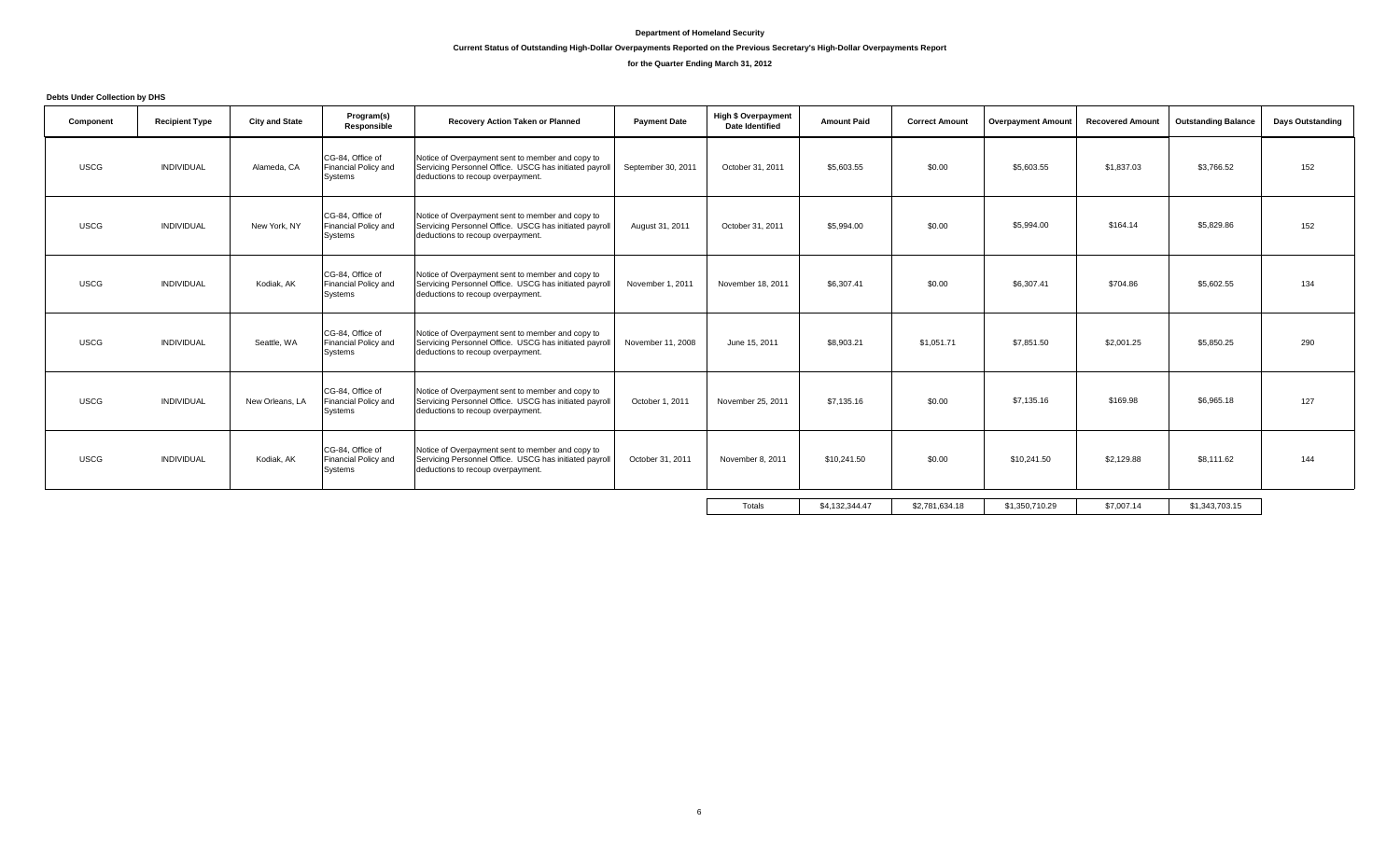# **Current Status of Outstanding High-Dollar Overpayments Reported on the Previous Secretary's High-Dollar Overpayments Report**

# **for the Quarter Ending March 31, 2012**

#### **Debts Sent to the Treasury Offset Program for Collection**

| Component   | <b>Recipient Type</b> | <b>City and State</b> | Program(s)<br>Responsible                           | Recovery Action Taken or Planned                                                                                                                                                                       | <b>Payment Date</b> | <b>High \$ Overpayment</b><br><b>Date Identified</b> | <b>Amount Paid</b> | <b>Correct Amount</b> | <b>Overpayment Amount</b> | <b>Recovered Amount</b> | <b>Outstanding Balance</b> | <b>Days Outstanding</b> |
|-------------|-----------------------|-----------------------|-----------------------------------------------------|--------------------------------------------------------------------------------------------------------------------------------------------------------------------------------------------------------|---------------------|------------------------------------------------------|--------------------|-----------------------|---------------------------|-------------------------|----------------------------|-------------------------|
| <b>FEMA</b> | <b>INDIVIDUAL</b>     | Seabrook, TX          | Individuals and<br><b>Households Payments</b>       | Recoupment package sent to individual. Debt later<br>sent to the Treasury Offset Program for collection.                                                                                               | November 11, 2008   | September 30, 2010                                   | \$19,239.54        | \$0.00                | \$19,239.54               | \$0.00                  | \$19,239.54                | 548                     |
| <b>USCG</b> | ENTITY                | Miami, FL             | CG-84, Office of<br>Financial Policy and<br>Systems | Contacted vendor who confirmed overpayment.<br>Vendor added to USCG 'Do Not Pay List' with<br>automatic offset of overpayment on next invoice. Debt<br>sent to Treasury Offset Program for collection. | September 25, 2010  | January 10, 2011                                     | \$76,740.37        | \$38,177.37           | \$38,563.00               | \$0.00                  | \$38,563.00                | 446                     |
|             |                       |                       |                                                     |                                                                                                                                                                                                        |                     | Totals                                               | \$95,979.91        | \$38,177.37           | \$57,802.54               | \$0.00                  | \$57,802.54                |                         |